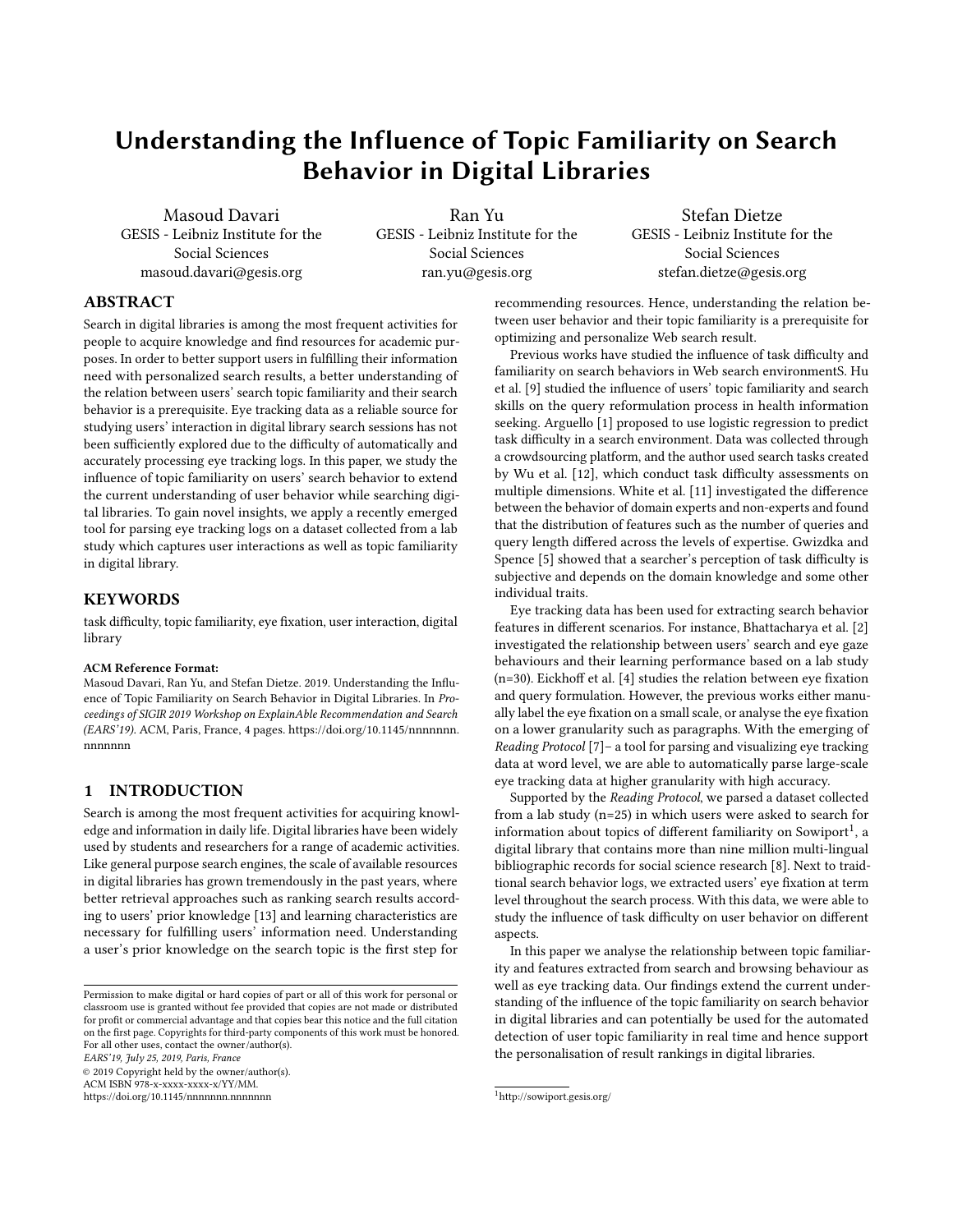#### 2 PROBLEM & DATASET

In this section, we introduce the research questions that motivate our analysis, the notations used in the remainder of the paper and the dataset used for the analysis.

## 2.1 Problem

This paper aims at extending the understanding of the relation between the user topic familiarity and their search behaviour. More specifically, we aim to answer the following research question: How are search behavior, query reformulation and browsing behavior of a user correlated with his/her topic familiarity? Results regarding each of the three aspects are shown in Section [3.2.1,](#page-1-0) [3.2.2](#page-2-0) and [3.2.3](#page-2-1) respectively.

Here we define the notations used in later sections. Let s be a search session of user  $u$  who is seeking for information. For each  $s$ , let Q be the set of queries  $q_1, \dots, q_n$  issued by u at the time points  $t_1, \dots, t_n$  throughout s, i.e. a query  $q_p \in Q$  is executed at time point  $t_p$ .  $K_p \subseteq K$  is the set of search terms  $k_{p1}, \dots, k_{pm}$  of the query  $q_p$  after removing stop words. Let T be the set of all seen terms  $\tau_0, \dots, \tau_l$  between  $t_0$  and  $t_p$ . Then  $dur_{\tau_i}$  is the "eye-fixation"<br>duration of  $\tau_i$  during the time period to to the of session sufficients duration of  $\tau_i$  during the time period  $t_0$  to  $t_p$  of session s.  $f_{\tau_i}$  is the frequency of  $\tau_i$  appeared in the viewed Web documents and search frequency of  $\tau_i$  appeared in the viewed Web documents and search engine result pages (SERPs) between time  $t_0$  and  $t_p$ .

An example taken from our experimental dataset is shown in Table [1.](#page-1-1) The user  $u=1$  carried out a search session  $s$  with 2 queries, the query  $q_2$  = "education inequality school start" issued at time  $t_2 = 2$ ':02" consists of a set of query term  $K_2 = \{$ "education", "inequality", "school", "start"}. From the time the user start the search session to the time  $t_2 = 2$ ':02", the user have seen documents that contains a set of terms  $T = \tau_0, \cdots, \tau_l$ .

<span id="page-1-1"></span>Table 1: Examples of query reformulation from our study

| User(u) | Query term $(q_p)$                | Time $(t_p)$     |
|---------|-----------------------------------|------------------|
|         | education inequality              | $2^{\prime}:02"$ |
|         | education inequality school start | 3':03"           |
| 2       | ethnische Bildungsungleichheit    | 3'39''           |
| 2       | ethnische kompetenz               | $4'$ :35"        |
|         | education ethnic inequality       | $7'$ -52"        |

## 2.2 Dataset

For this analysis we use data from a user study [\[10\]](#page-3-11) which initially conducted with 30 participants but due to quality issue 5 were excluded. The remaining 25 participants are native German speakers with a Sociology background (with one exception of a psychologist). Among all participants, 1 was a postdoc, 10 held a master degree and 14 held a bachelor degree. 64% of the participants were female and 36% were male. All participants are within a age range of [23, 45] (Mean = 28.6,  $SD = 4.12$ ) and were recruited trough the IIRpanel<sup>[2](#page-1-2)</sup>.

The participants were provided with a mouse, a keyboard and a 22-inch monitor which was connected to a laptop. Participants' eye movements were captured by SMI iView RED 250 mobile eye trackers that were set to 60Hz sampling frequency. During the study, experimenters monitored the study from the observation room where the participants' eye-gaze behaviours were visualized using the Camtasia software $^3$  $^3$ . All the participant were given a short introduction to Sowiport, and time to make themselves familiar with the portal before the study started.

During the study, participants were asked to perform the following tasks in two separate sessions (max. 30 minutes for each session):

- (1) Use Sowiport to search for publications on a topic that they are well familiar with.
- (2) Use Sowiport to search for publications on a topic they are not familiar with but are interested to learn more about it.

From the study, 50 sessions were collected in total. For each search session, the user interactions such as session duration, query terms and the visited Web documents were logged. Furthermore, the eye movements and the monitor screen activities were recorded by the software BeGaze. Participants looked at 2,344 web pages (SERPs and detailed views of Web documents which contain metadata about selected articles such as title, author and abstract) in total and result in 2.6 million rows of eye tracking data.

#### 3 DATA ANALYSIS

#### 3.1 Data Preprocessing

Standard approaches for analyzing eye gaze behaviour rely on manually parsing stored images and videos from eye tracking software or automatically parsing at a lower granularity (e.g. locate the gaze in a frame or on a paragraph). The Reading Protocol software [\[7\]](#page-3-9) can determine the exact fixation duration and frequency of every fixated term. In this software, instead of images, original web pages are used as input and the output is a set of fixated terms including corresponding variables such as fixated terms, fixation frequency and fixation duration. In this study, (1) we use the variables of fixated terms obtained from Reading Protocol to analyze users' fixation behaviours on the term level. Figure [1](#page-2-2) shows an example of user's fixation behaviour on an unfamiliar topic, (2) we use Sowiport log for analyzing session, query and browsing related behaviours, e.g. session duration, number of actions in each session and number of queries. In order to study the query formulation process, we identify new terms in each query and cross reference with the seen terms extracted by Reading Protocol to analyse the origin of the query terms. Stop words are removed from query terms and all the rest terms have been stemmed for the analysis.

## 3.2 Preliminary Results

<span id="page-1-0"></span>3.2.1 Topic Familiarity and Search Behavior. We investigate the relation between the topic familiarity and the user search activities, in particular, the session and query related features. The extracted feature values and the corresponding standard deviations (SD) are shown in Table [2.](#page-2-3)

Based on the statistical result, the average session duration of familiar tasks is 6.1% longer than on unfamiliar tasks. In previous

<span id="page-1-2"></span><sup>2</sup>https://gesis.org/iirpanel

<span id="page-1-3"></span><sup>3</sup>https://www.techsmith.com/video-editor.html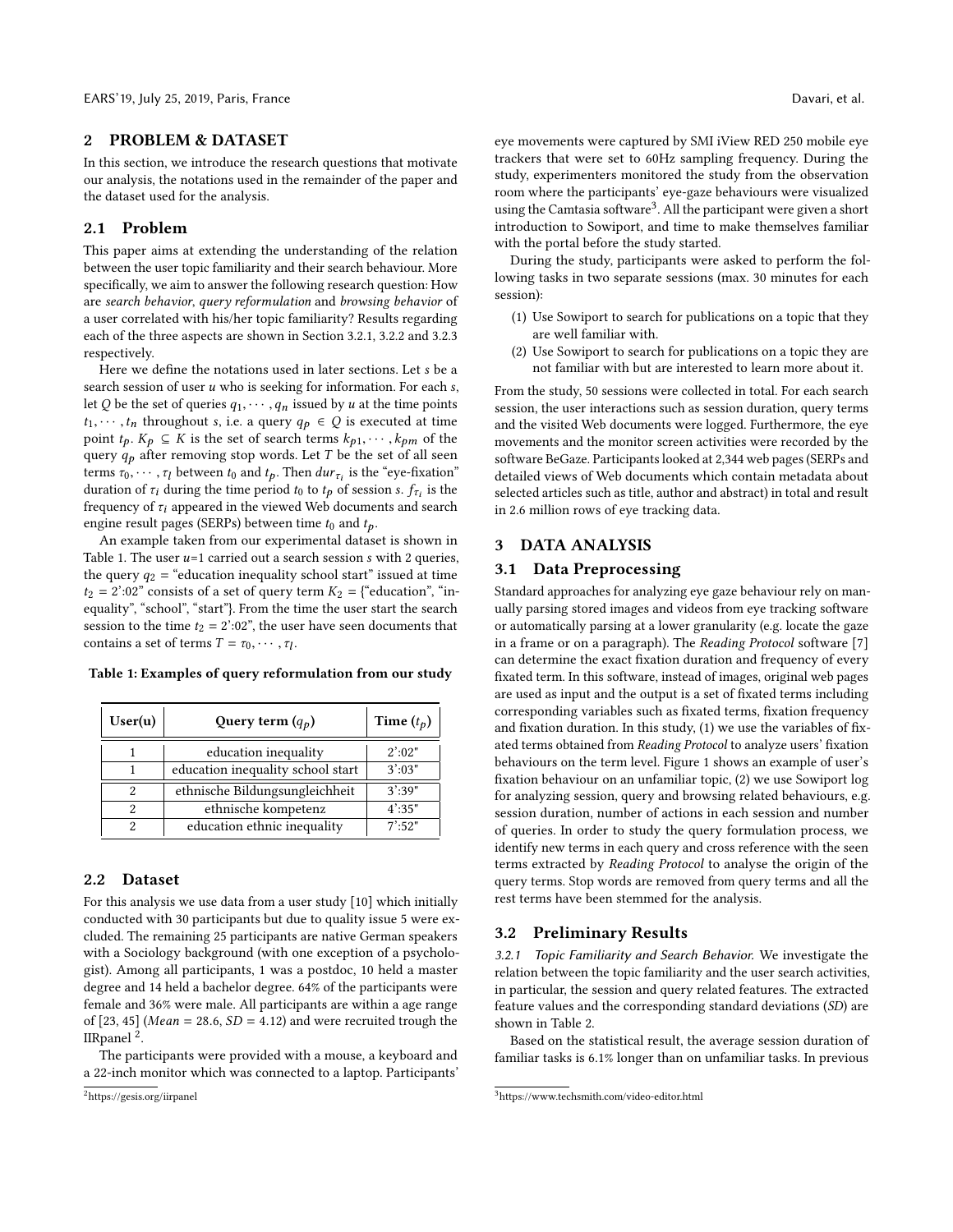Understanding the Influence of Topic Familiarity on Search Behavior in Digital Libraries EARS'19, July 25, 2019, Paris, France

<span id="page-2-2"></span>

Figure 1: Eye behaviour of the first participant in an unfamiliar task obtained from Reading Protocol.

<span id="page-2-3"></span>Table 2: Search behavior features of different task types.

| Feature                    | Mean(familiar) |        |         | Mean (unfamiliar) |        |         |
|----------------------------|----------------|--------|---------|-------------------|--------|---------|
| session duration           | 1224.259       |        | 412.584 | 1153.434          | $^{+}$ | 410.341 |
| # queries                  | 7.37           | $^{+}$ | 3.59    | 5.48              | $^{+}$ | 2.41    |
| session duration per query | 298.78         | $\pm$  | 286.473 | 345.108           | $^{+}$ | 267.557 |
| # terms per query          | 2.21           |        | 0.724   | 2.044             | $\div$ | 0.649   |
| # new terms per query      | 1.579          |        | 0.734   | 2.218             | $^{+}$ | 0.724   |
| # actions                  | 62.069         |        | 23 234  | 55.448            | $+$    | 25.236  |

studies, the relation between the session duration and domain expertise have been found to vary on different domains [\[11\]](#page-3-5). In our case, Sowiport focuses on research topics in the social sciences domain, for which has not been studied to the best of our knowledge. Based on the result, in the case of searching in digital libraries for social sciences topics, users tend to perform longer sessions when they are more familiar with the search topic.

With respect to the number of queries in each session, we found that on average, users executed 7.37 (SD=3.59) queries on familiar topics and  $5.48$  ( $SD = 2.41$ ) on unfamiliar topics. Combining the session duration and the number of queries, the result shows that on average, the browsing time in between queries on unfamiliar topics is 15.5% longer than on familiar topics.

The average length of the queries (#term per query) of the two different types of tasks are similar, both close to 2. It is intuitive that short queries are typically used in digital libraries, as the search is more resource oriented and keywords driven. With respect to the new terms in queries, the average number for unfamiliar tasks is 5.9% higher than familiar tasks. This is consistent with the observation reported in [\[9\]](#page-3-2) that users with a higher topic familiarity tend to make less spelling errors and prefer to use specific terms for search (i.e. the important keywords are identified earlier in the session). When taken into consideration of all interactions (including query and all types of page visits) per session, familiar topics again shown to have more actions than unfamiliar topics.

A possible explanation for the findings above, i.e. longer search duration, more queries, more actions on familiar topics, would be that in our exploratory study setup the session duration is more dependent on users' engagement since we do not require the users to actually complete a particular task. The users dedicated more to the topics that they were familiar with than topics that they were encouraged to explore.

<span id="page-2-0"></span>3.2.2 Topic Familiarity and Browsing Behavior. As found by previous works [\[5,](#page-3-6) [11\]](#page-3-5), the prior knowledge of users on the search topic directly influences the selection of the Web resource and their browsing behaviour. In this section, we investigate the browsing behavior of users in digital library and compliment previous works with a higher granularity eye fixation analysis.

<span id="page-2-4"></span>

| Table 3: The average number of document views before each |
|-----------------------------------------------------------|
| term fixation.                                            |
|                                                           |

| <b>Metrics</b> | familiar                              | unfamiliar        |  |  |
|----------------|---------------------------------------|-------------------|--|--|
| All documents  | $1.748 \pm 2.415$   $1.631 \pm 2.106$ |                   |  |  |
| <b>SERP</b>    | $0.736 \pm 1.494$                     | $0.775 \pm 1.381$ |  |  |
| non-SERPs      | $1.011 \pm 1.579$                     | $0.865 \pm 1.292$ |  |  |

In our experimental dataset, we found that on average users fixated 23,020 and 16,774 terms for familiar and unfamiliar tasks respectively. Despite the average session duration of familiar tasks is 6.1% longer (Table [2\)](#page-2-3), the 37.2% more fixated terms in familiar tasks suggest that the information gain is much larger for users when searching for topics that they are familiar with.

We further investigate where and when these terms were fixated after each query. Table [3](#page-2-4) presents the average number of different types of page views before the fixation of each term since the last query is issued. This metric indicates the attention distribution of users in the browsing process after each query.

According to the results, prior to the fixation of each term, users viewed 1.748 documents on average for familiar tasks and 1.631 for unfamiliar tasks. The standard deviation metrics shows that the majority of the fixated terms are towards the beginning of after issuing a query, however, the fixation span long after each search. While out of the total view, users have less view on SERPs for familiar tasks. This again indicate that the users having higher tasks familiarity act faster when deciding the relevance of the resource to their information need and selecting resource from the SERPs. The same observation has been drawn in a cognitive study with eye tracking measures [\[3\]](#page-3-12).

<span id="page-2-5"></span><span id="page-2-1"></span>Table 4: Term fixation duration and term frequency of search sessions on familiar and unfamiliar topics.

| <b>Metrics</b>               | familiar            | unfamiliar          |
|------------------------------|---------------------|---------------------|
| К                            | 0.607               | 0.512               |
| $f_{\tau}, \tau \in K$       | $47.362 \pm 55.483$ | $40.228 \pm 73.916$ |
| $f_{\tau}$ , $\tau \notin K$ | $5.339 \pm 1.369$   | $5.2 \pm 2.12$      |
| $dur_{\tau}, \tau \in K$     | $589 \pm 507$ ms    | $402 \pm 292$ ms    |
| $dur_{\tau}, \tau \notin K$  | $247 \pm 93$ ms     | $242 + 96$ ms       |
|                              |                     |                     |

3.2.3 Topic Familiarity and Query Formulation. Table [4](#page-2-5) shows the percentage of fixed query terms among all fixated terms ( $\frac{|K\cap T|}{|K|}$ ),  $\frac{|K|}{du}$ average fixation frequency  $(f_{\tau})$  and average fixation duration  $\left( dur_{\tau}\right)$